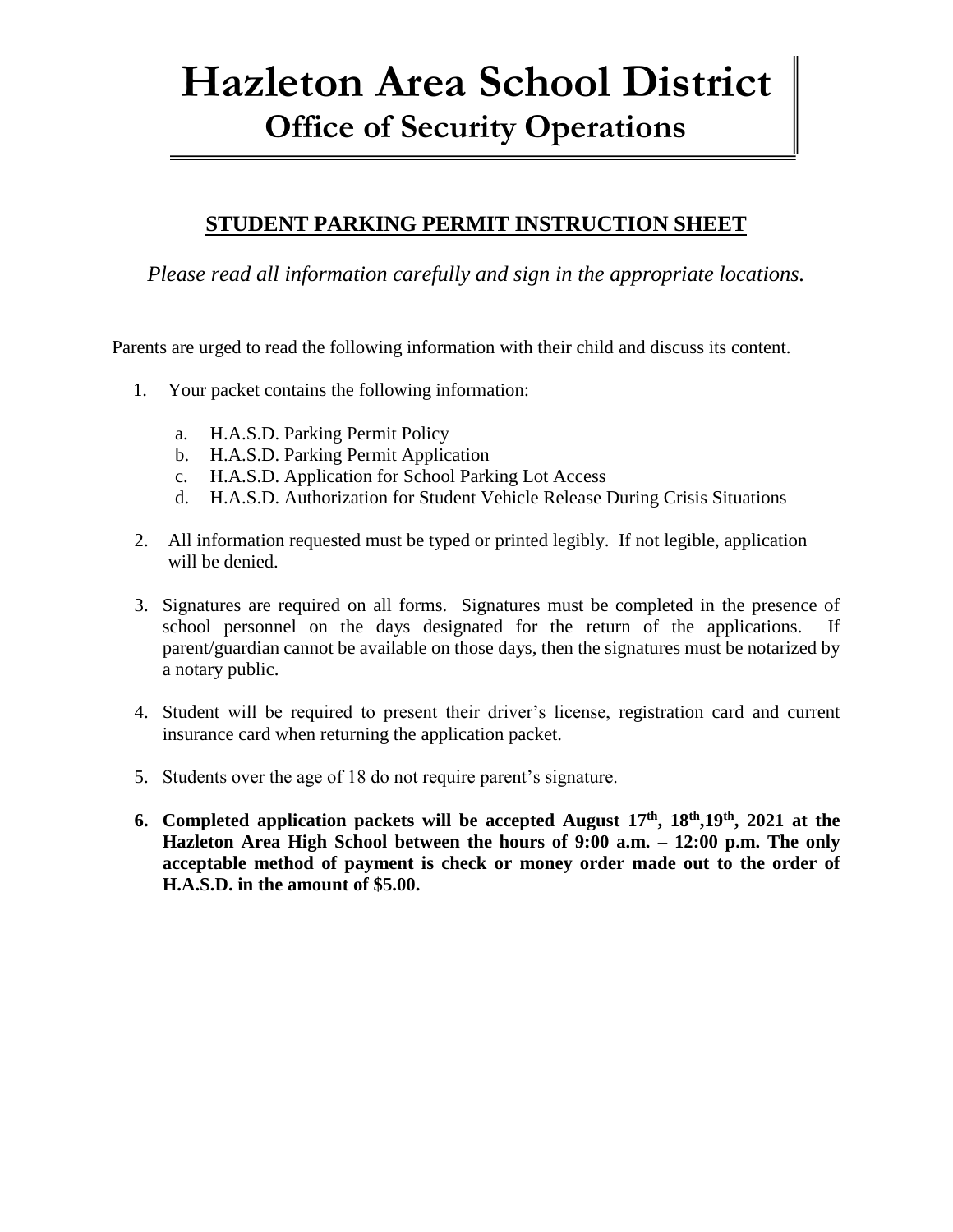### **PARKING PERMIT POLICY**

Areas affected by the parking permit policy in the Hazleton Area School District include the parking lots of Hazleton Area High School, Career Center, Hazle Township Early Learning Center, Maple Manor Elementary Middle School and Hazleton Area Academy of Sciences.

Please Initial:

Student Parent

- $\frac{1}{1}$  A. All persons parking a vehicle on school property will be required to have a parking permit.
- B. The fee for parking permits will be \$5.00 (check or money order only)
- \_\_\_\_\_ \_\_\_\_\_ C. Enforcement of parking violations will be by the school district Security Officers, Police Officers and designated school district employees.
- \_\_\_\_\_ \_\_\_\_\_ D. Vehicles violating parking rules will be towed or booted at the owner's expense with no prior warning.
	- **E.** Students who attend only the Hazleton Area High School will park in the student lot across from the Hazleton Area High School. Students that attend the Career Center will be allowed to park in the Career Center lot or student lot. NO students will park in the Hazle lot or any other lot in the high school complex.
- **EXECUTE:** If a student has a special need or a reason to leave school early, this must be documented with the school office and a special one day pass will be issued to allow parking in a designated area of visitor parking.
- **EXECUTE:** G. Vehicle must have insurance coverage with proof required.
- $\Box$  H. If more than one vehicle is registered to the same family, and will be used, all vehicles must be registered with the Security Office.
- **EXECUTE:** I. Handicapped spaces are available with proper state permits but still require a H.A.S.D. parking permit.
- **EXECUTE:** J. Anyone using these premises assumes all risk of accident, and expressly agrees that the H.A.S.D. shall not be liable under any circumstances for any injury to person, loss or damage to property.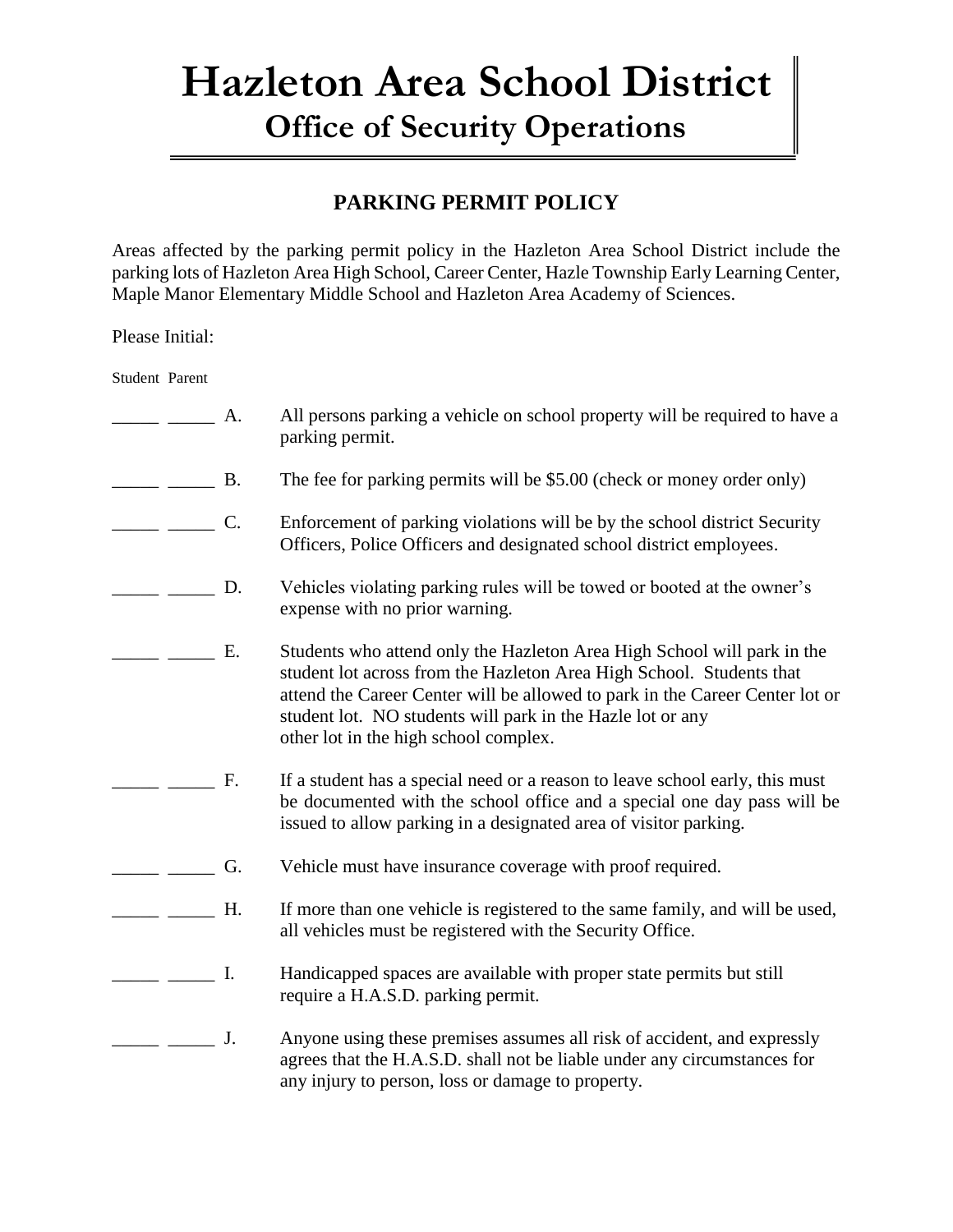#### **Parking Permit Policy (cont'd)**

| Κ.                 | Vehicles parked on school district property are subject to search at any<br>time by school officials. Vehicle searches may be conducted on a random<br>and periodic basis without regard to any articulable suspicion or alleged<br>infraction of school rules. |
|--------------------|-----------------------------------------------------------------------------------------------------------------------------------------------------------------------------------------------------------------------------------------------------------------|
| L.                 | Student will not loan their permit to other students.                                                                                                                                                                                                           |
| M.                 | Parking permits will be suspended or revoked for reckless driving or<br>causing a disruption in the parking lot (example: excessive horn blowing).                                                                                                              |
| Student signature: | <b>Notary Seal</b>                                                                                                                                                                                                                                              |
| Parent signature:  |                                                                                                                                                                                                                                                                 |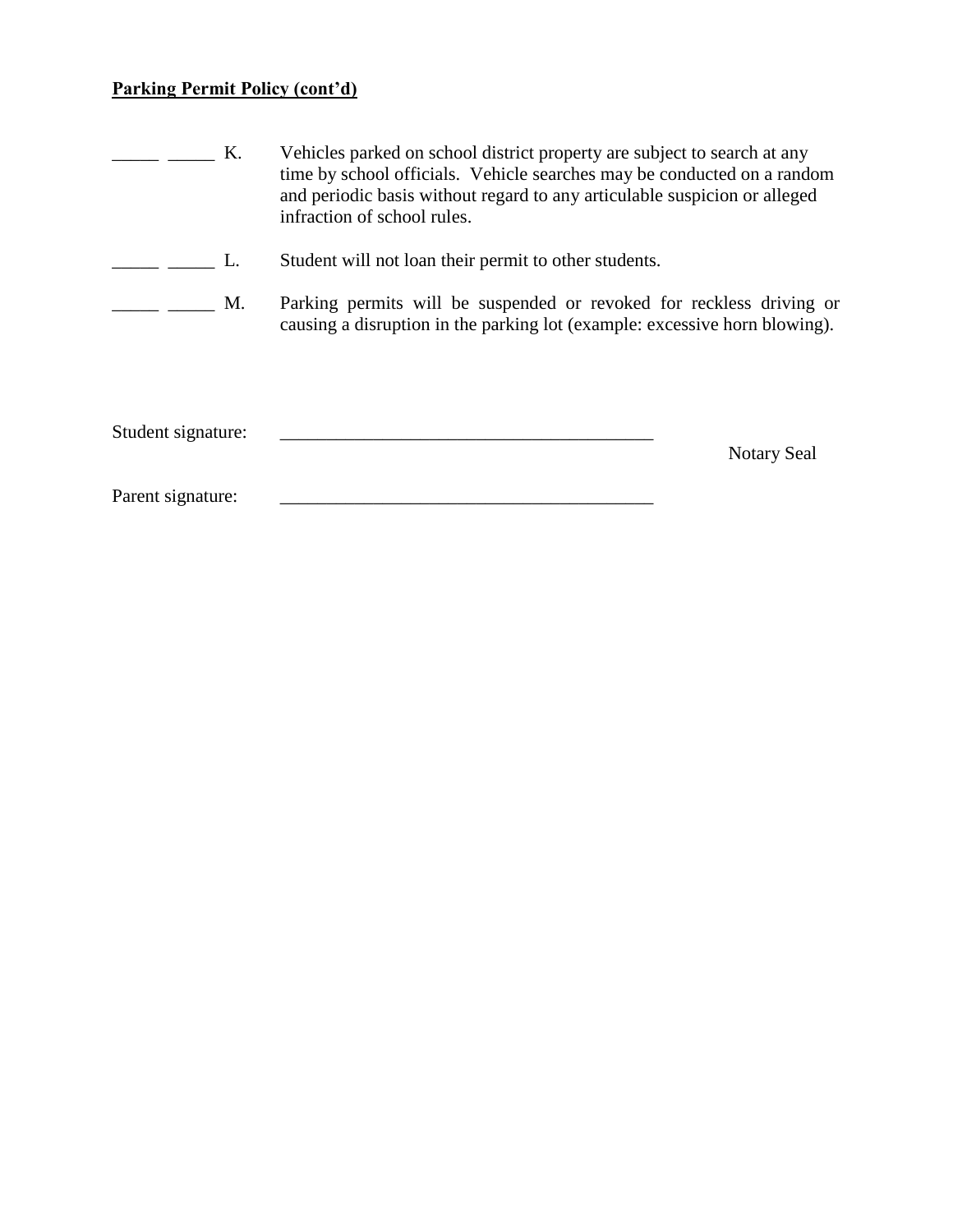### **PARKING PERMIT APPLICATION**

| Date:                        |                      |                                       |
|------------------------------|----------------------|---------------------------------------|
|                              |                      |                                       |
| Name:                        |                      |                                       |
| <b>Address:</b>              |                      |                                       |
| Phone #:                     |                      |                                       |
| Grade:                       |                      | School:                               |
| Driver's License #:          |                      |                                       |
|                              | <b>First Vehicle</b> | <b>Second Vehicle (if applicable)</b> |
| Make:                        |                      |                                       |
| Model:                       |                      |                                       |
| <b>Color:</b>                |                      |                                       |
| <b>License Plate #:</b>      |                      |                                       |
| V.I.N. #:                    |                      |                                       |
| <b>Vehicle Owner:</b>        |                      |                                       |
| <b>Insurance Company:</b>    |                      |                                       |
| Policy #:                    |                      |                                       |
| <b>Amt. Paid for Permit:</b> | $\$\,$               | (HASD Use Only)                       |

**I have received, read and agree to follow the H.A.S.D. Parking Policy**

**Student Signature: \_\_\_\_\_\_\_\_\_\_\_\_\_\_\_\_\_\_\_\_\_\_\_\_\_\_\_\_\_\_\_\_\_\_\_\_\_\_\_\_\_**

**Parent Signature: \_\_\_\_\_\_\_\_\_\_\_\_\_\_\_\_\_\_\_\_\_\_\_\_\_\_\_\_\_\_\_\_\_\_\_\_\_\_\_\_\_**

**Notary Seal**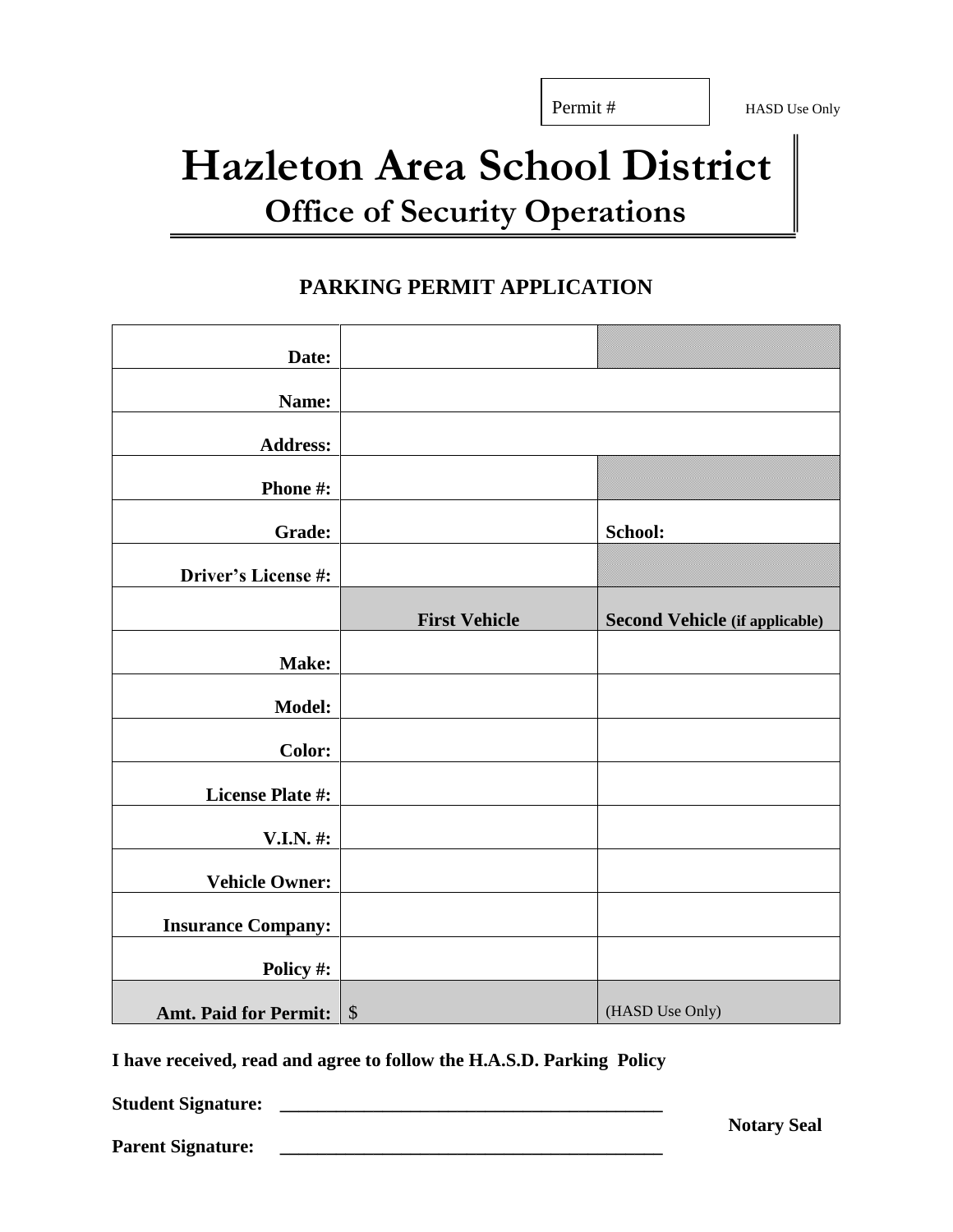### **APPLICATION FOR SCHOOL PARKING LOT ACCESS**

I, \_\_\_\_\_\_\_\_\_\_\_\_\_\_\_\_\_\_\_\_\_\_\_\_\_\_\_\_\_\_\_\_\_\_\_\_\_\_, hereby agree to the below stated terms and (student's & parent's name)

responsibilities in connection with obtaining authorization to use the school parking facilities.

I understand that the parking lot is private property which is under the control of the school. I will prominently display the parking permit on the vehicle designated for access below. I agree that the authorized vehicle will not be used to transport or store contraband of any kind or use the lot in any way that will violate the school district code of conduct or criminal law.

I hereby understand and give the Hazleton area School District my consent to search the authorized vehicle when it is parked on school property.

\_\_\_\_\_\_\_\_\_\_\_\_\_\_\_\_\_\_\_\_\_\_\_\_\_\_\_\_\_\_\_\_\_\_\_\_\_\_\_ School Year of Authorization

\_\_\_\_\_\_\_\_\_\_\_\_\_\_\_\_\_\_\_\_\_\_\_\_\_\_\_\_\_\_\_\_\_\_\_\_\_\_\_

\_\_\_\_\_\_\_\_\_\_\_\_\_\_\_\_\_\_\_\_\_\_\_\_\_\_\_\_\_\_\_\_\_\_\_\_\_\_\_

\_\_\_\_\_\_\_\_\_\_\_\_\_\_\_\_\_\_\_\_\_\_\_\_\_\_\_\_\_\_\_\_\_\_\_\_\_\_\_

Student Name

Parent/Guardian Signature

Vehicle's Owner's Signature

Vehicle Description Vehicle Description

\_\_\_\_\_\_\_\_\_\_\_\_\_\_\_\_\_\_\_\_\_\_\_\_\_\_\_\_\_\_\_\_\_\_\_\_\_\_\_ \_\_\_\_\_\_\_\_\_\_\_\_\_\_\_\_\_\_\_\_\_\_\_\_\_\_\_\_\_\_\_\_\_\_\_\_

Vehicle License Plate No. Vehicle License Plate No.

\_\_\_\_\_\_\_\_\_\_\_\_\_\_\_\_\_\_\_\_\_\_\_\_\_\_\_\_\_\_\_\_\_\_\_\_\_\_\_ (second vehicle, if applicable)

School Representative

\_\_\_\_\_\_\_\_\_\_\_\_\_\_\_\_\_\_\_\_\_\_\_\_\_\_\_\_\_\_\_\_\_\_\_\_\_\_\_ \_\_\_\_\_\_\_\_\_\_\_\_\_\_\_\_\_\_\_\_\_\_\_\_\_\_\_\_\_\_\_\_\_\_\_\_